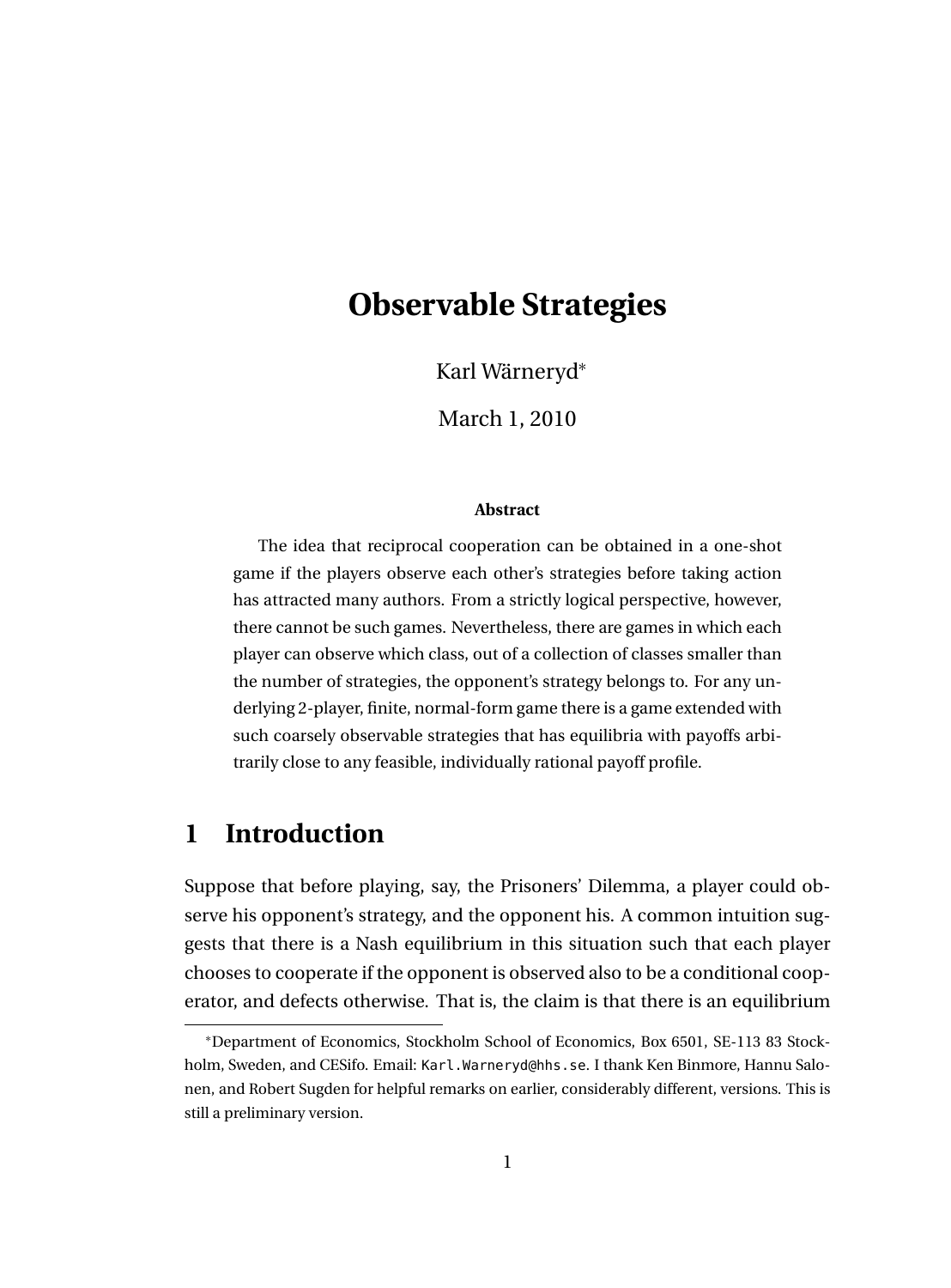in which each player cooperates if the opponent is observed to be playing the *same* strategy, and defects otherwise.

A Nash equilibrium is a set of strategies, one from each player, such that each player's strategy is a best reply to those of the others. One reason the argument given above seems compelling is because it appears to allow us not even to have to think very carefully about which alternative strategies might be available—the proposed equilibrium strategy defects against *all* of them, inexorably leaving the opponent worse off than if he had also played the conditionally cooperative strategy.

But the argument is misleading. Since an equilibrium is a strategy profile such that each player's strategy is an optimal choice from the set of strategies he has available, we must at a minimum specify what the strategy set of a player is. As we shall see, there are no games where strategies are perfectly observable, for perfect observability implies that such a "game" has no strategy sets. Anytime we thought we had such a set, we would be able to find a new way of conditioning behavior on the strategies in the set, one that was not already in the set. While this problem has, to one extent or another, been noted before, $1$ we then go on to show how games with *coarsely* observable strategies may be constructed, and how such games may have exactly the properties desired.

The idea of strategic observability or transparency allowing for reciprocal cooperation has a long pedigree and turns up in many different contexts. Inspired by von Neumann and Morgenstern's [26] discussion of "majorant" and "minorant" games, Howard [16] considered "meta-games" in which a player is allowed to make his action choice contingent on the strategy of his opponent, and suggested that this approach solved some problems with the gametheoretical notion of rationality. Danielson [6] does computer simulations based on this idea, studying a population of programs that have different levels of meta-knowledge about their opponents, an approach also related to the theory of level-*k* reasoning of Stahl [24] and Crawford [5]. In his influential work on moral philosophy, Gauthier [12] suggests that "true" rationality in a Prisoners'

<sup>1</sup>See, e.g., Binmore [3] and Rubinstein [23].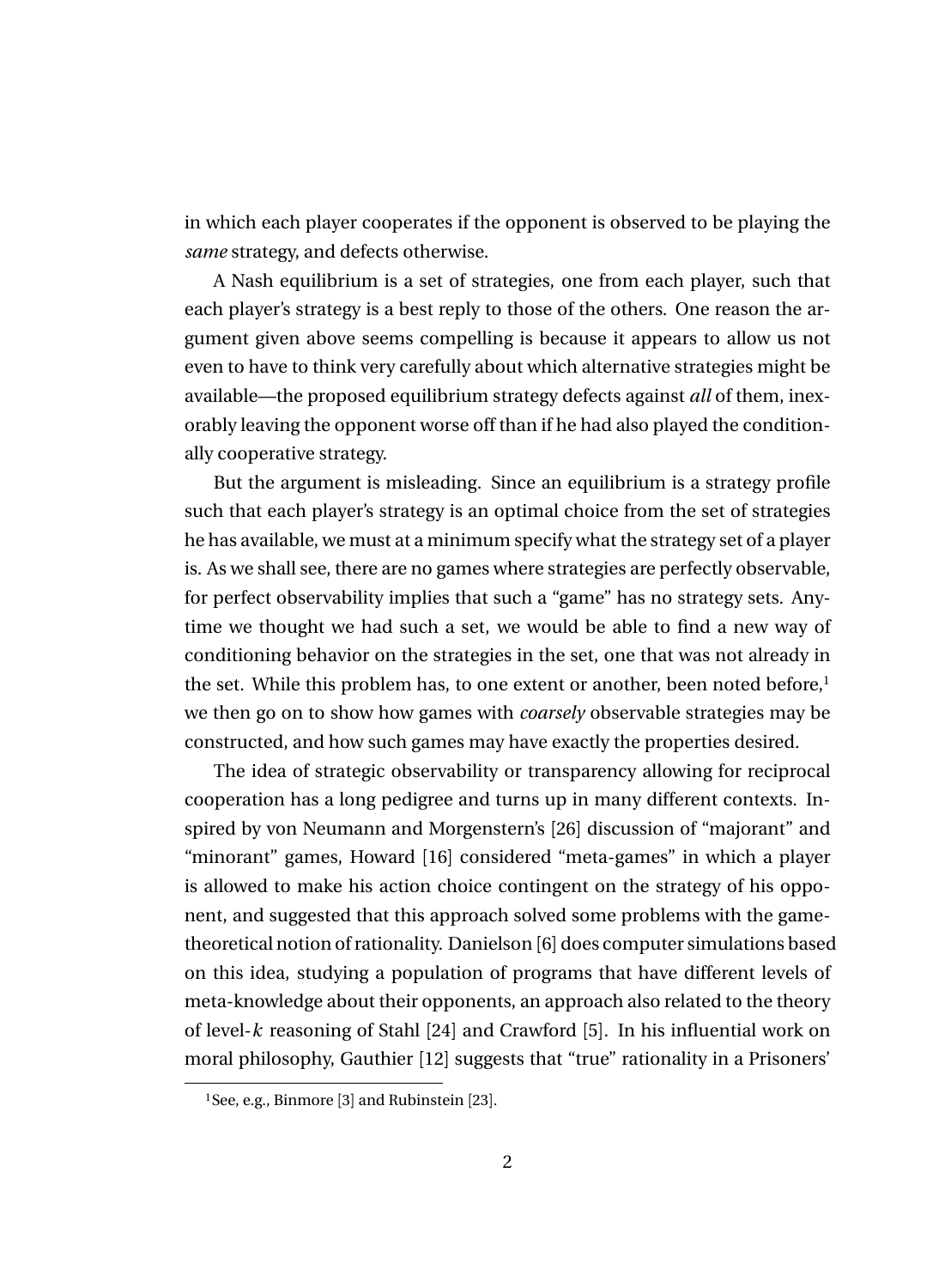Dilemma must involve the desire to be a conditional cooperator and to make this disposition publicly observable.

In economics, Frank [10, 11] argues at length that a form of transparency of human agents should be expected to be a factor in social interaction, since evolutionary forces would have favored the development of physical characteristics that reliably signal a person's disposition or strategy. Actual evidence of this being the case includes the fact, reported by Ekman [8], that it is difficult to lie without giving it away through facial expressions that are beyond conscious control. Ockenfels and Selten [21], Fehr and Fischbacher [9], and Manzini *et al* [19] are examples of studies of the transparency notion in a behavioral economics context.

McAfee [20], Binmore [2], Anderlini [1], and Canning [4] introduced the idea of studying games played by Turing machines that input each other's descriptions before play. Building on this idea, Howard [15], Vulkan [27], and Tennenholtz [25] argue that it is possible to write programs that recognize copies of themselves and suggest that this allows such programs to be conditional cooperators. (See also Rubinstein [23].) Under this interpretation, the approach has important applications to automated trade and other transactions performed by computers. Kalai *et al* [17] study very general commitment or delegation devices and prove a "Folk Theorem"-like result. Levine and Pesendorfer [18] consider games where the players observe a signal about each other's strategies before play. The approach in the present paper is considerably simpler than these contributions, but produces similar results.

As we have argued, and shall show formally next, it is not possible to let decision rules be completely observable and simultaneously allow all logically possible decision rules. Approaches such as those of the Turing-machine school or Howard, Vulkan, and Tennenholtz get around this problem by considering only strategies that can be written down as computer programs, and that of Kalai *et al* by otherwise restricting the way in which a player may condition his action choice on what he observes about other players. In this paper we instead consider restricting the *information* available to a player about his opponent's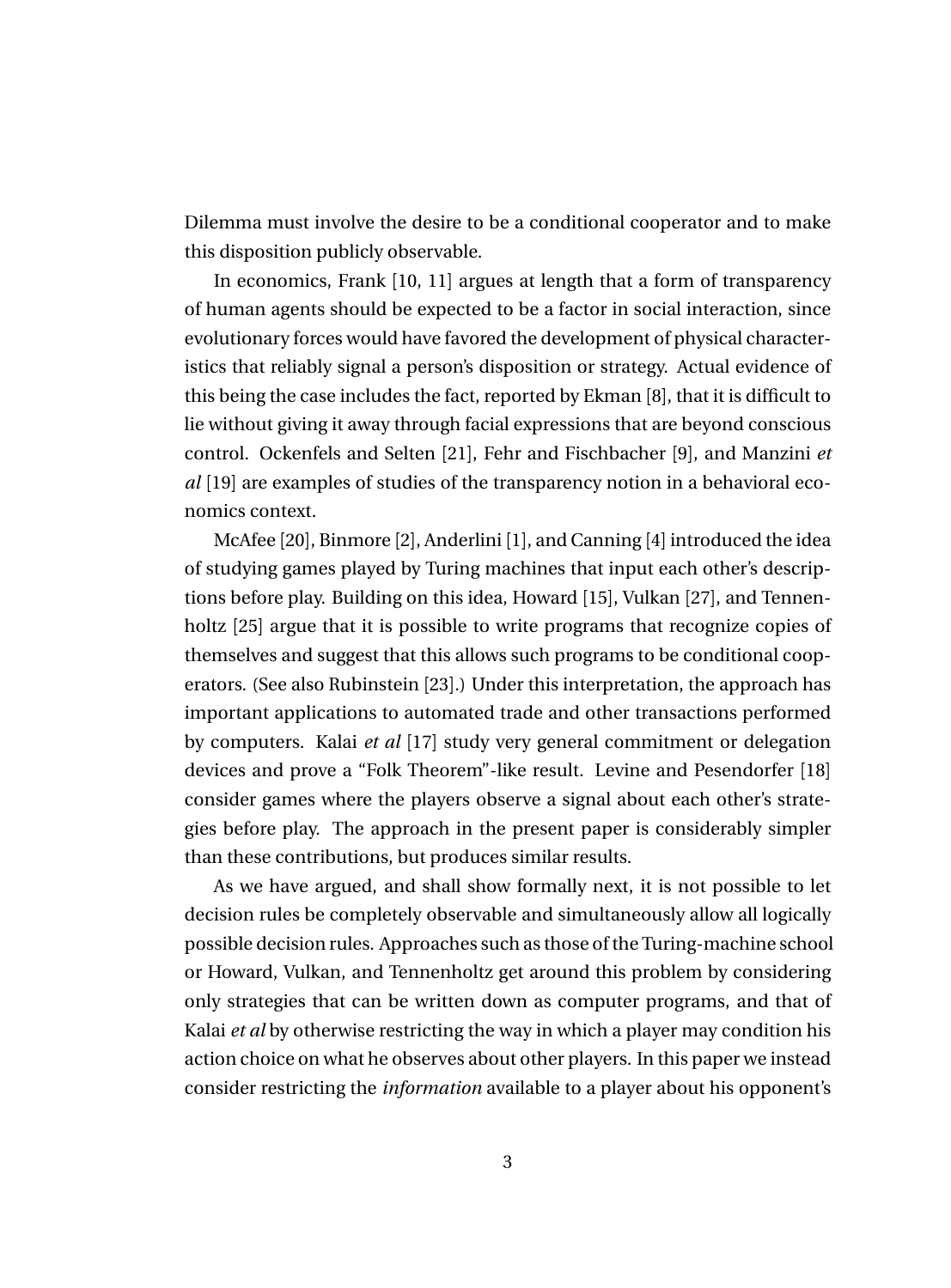|                             | <b>Player 2</b>     |    |  |
|-----------------------------|---------------------|----|--|
|                             | $\mathcal{C}$       | d. |  |
| <b>Player 1</b> $c$ 2,2 0,3 |                     |    |  |
|                             | $d = 3,0 \quad 1,1$ |    |  |

Table 1: The Prisoners' Dilemma.

strategy, while allowing players to condition their choices in any way they like on the information they do have. If a player can observe which class, out of a collection of classes that coarsely partitions the set of strategies, the opponent's strategy belongs to, then for any underlying 2-player, finite, normal-form game there is a game extended with such coarsely observable strategies that has equilibria with payoffs arbitrarily close to any feasible, individually rational payoff profile.

### **2 The Impossibility of Perfect Observability**

Consider the familiar Prisoners' Dilemma (PD) game of Table 1. This game has the property that playing action *d* is a strictly dominant strategy for each player, in that it alone yields a player his highest payoff no matter what the other player does, while both players would be better off if they both played *c* . The game is quite trivial from a game-theoretic point of view, of course, being a rare example of a game that has a unique solution in dominant strategies. Nevertheless it has troubled many moral philosophers and political scientists, who see in it a stylized version of the quintessential problem of social interaction—a conflict between individual rationality and the common good.

Gauthier [12] suggests that the prospects for voluntary cooperation in oneshot interactions may not be as bleak as all that. For, he argues, it would be in the interest of the truly rational individual to develop a *disposition* to cooperate, conditional on the opponent having the same disposition, and otherwise play *d* , and furthermore to make this disposition public. Such an individual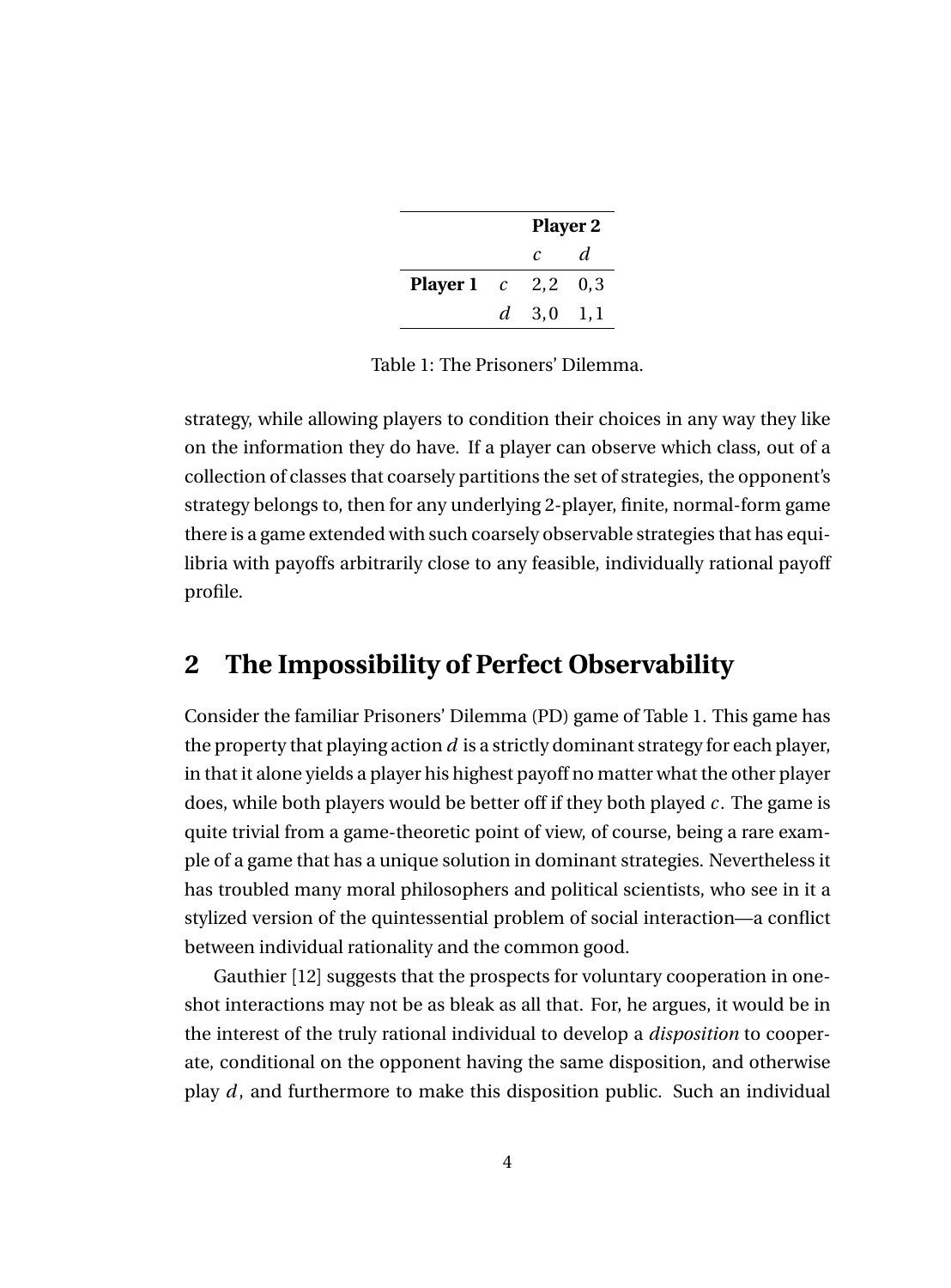|                                | <b>Player 2</b> |  |  |
|--------------------------------|-----------------|--|--|
|                                | CM SM           |  |  |
| <b>Player 1</b> CM $2, 2$ 1, 1 |                 |  |  |
|                                | $SM$ 1,1 1,1    |  |  |

Table 2: Gauthier's disposition game.

#### Gauthier calls a *constrained maximizer* (CM).

Gauthier feels we should really consider the new game, given in Table 2, constructed from the example PD by having it played by individuals who can choose between the CM disposition, which makes its behavior contingent on the disposition of the opponent, and the old, *straightforward maximizer* (SM) disposition that always plays *d* .

This game has a Nash equilibrium where both players adopt the CM disposition, inducing cooperation. For if one player were to deviate, the constrained maximizer would see this, dispositions being assumed public, and retaliate.

This account of conditional cooperation begs numerous questions. We shall focus on the following one: Where are all the other possible dispositions in Gauthier's game?

For clearly there must be more ways of conditioning behavior on the opponent's disposition than just CM and SM. We can immediately think of two more, one which plays *c* regardless of whether the opponent is CM or SM, and one which plays *d* if the opponent is CM and *c* if the opponent is SM. This makes four possible dispositions so far. But then CM and SM are incompletely specified dispositions, since they do not specify what to do if the opponent has one of the two new dispositions. And so on.

Gauthier's dispositions are not *strategies* of the transparency game in the orthodox sense of *complete contingent plans of action* that specify what to do in every situation that could arise in the game. But before we can tell what the consequences of this omission of possible behaviors from the game are for the possibility of conditional cooperation, we must ask what the *complete* strategy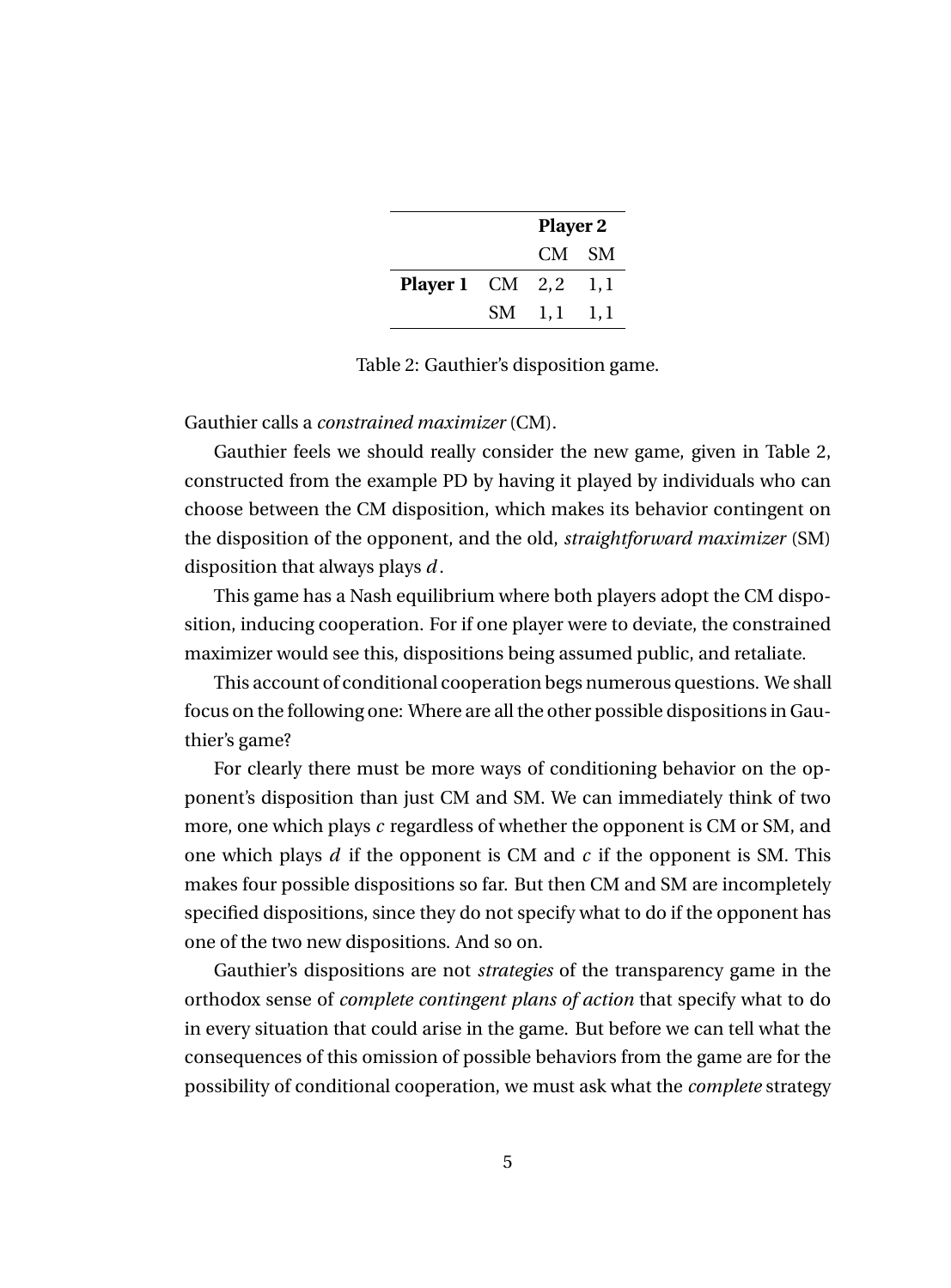set might look like.

Consider a normal form game *G* with player set  $N := \{1, 2, ..., n\}$  and finite action sets *A<sup>i</sup>* . Is it possible to extend this game into one where prior to taking actions in *G* , the players observe each other's strategies? That is, is the sentence

"Prior to taking actions in *G* , the players observe each other's strategies."

meaningful?

The answer to this question is no. This is easiest to see in a symmetric 2-player game with common action set *A*. Assume, by way of contradiction, that such an extended game exists, and let *I* be a player's set of information sets, or information partition, of that game. A pure strategy for a player is a mapping from his information partition into *A*, so his set of pure strategies is  $S := \{s | s : I \to A\}$ . Assuming a player observes the strategy choice of his opponent, we must have  $I = S$ . Hence *S* is the set of all mappings from *S* itself into *A*. The pure strategy set of the hypothetical extended game is therefore selfreferentially defined by the equation

$$
S = \{s | s: S \to A\}.
$$
 (1)

Does such a fixpoint set *S* exist? In the trivial case where *A* has a single element *a*, it does. Then the unique solution to equation (1) is the set  $S = \{s\}$  where  $s(s) = a$ . In general, however, there is no solution, as can easily be proved using a Cantorian diagonalization argument.

**Observation 1** *Suppose we have*  $|A| \ge 2$ *. Then there is no set S satisfying the equation*  $S = \{s | s: S \rightarrow A\}$ *.* 

**Proof.** Suppose there was a fixpoint set *S*. Consider a new mapping  $s$ ':  $S \rightarrow$ *A* such that  $s'(s) \neq s(s)$  for all  $s \in S$ . Since *A* has at least two elements, this construction is always possible. The mapping  $s'$  does not belong to *S*, since it differs from every  $s \in S$  at at least one point. So we have a contradiction. Therefore *S* cannot be a solution to (1). □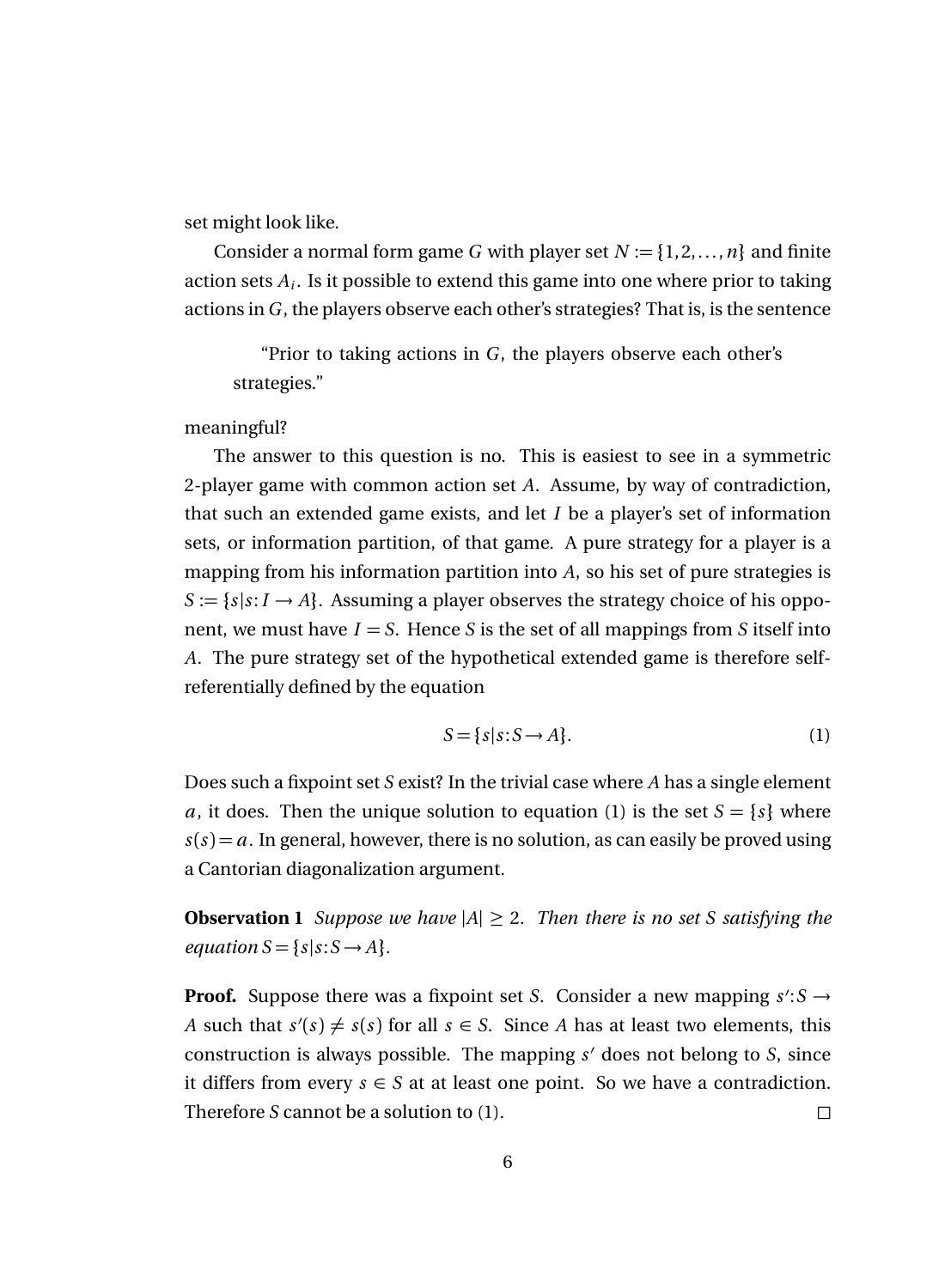|                                            | <b>Player 2</b> |                          |  |                |      |
|--------------------------------------------|-----------------|--------------------------|--|----------------|------|
|                                            |                 | $P_1$                    |  | P <sub>2</sub> |      |
|                                            |                 | ${cd}$ ${cc}$ $dc$ $dd$  |  |                |      |
| <b>Player 1</b> $P_1$ {cd} 2,2 3,0 1,1 1,1 |                 |                          |  |                |      |
|                                            |                 | $\{cc$ 0,3 2,2 2,2 0,3   |  |                |      |
|                                            |                 | $P_2$ dc 1,1 2,2 2,2 0,3 |  |                |      |
|                                            |                 | $dd\{1}, 1$ 3,0 3,0      |  |                | 1, 1 |

Table 3: The Prisoners' Dilemma with coarsely observable strategies.

### **3 Coarse Observability: Examples**

Suppose instead that a player can only observe which *class*, out of some collection of classes, his opponent's strategy belongs to. Consider again the Prisoners' Dilemma of Table 1.

Suppose a player's strategy can belong to one of two classes,  $P_1$  and  $P_2$ . A pure strategy is now a mapping  $s: \{P_1, P_2\} \rightarrow \{c, d\}$ . Hence each player has four pure strategies. Writing a pure strategy as a string  $xy$ , with  $x, y \in \{c, d\}$ , we may take the first element of the string to be the action planned when the opponent's strategy belongs to the  $P_1$  class, and the second element the action planned when the opponent's strategy belongs to the *P*<sup>2</sup> class. Suppose further that we have  $P_1 = \{cd\}$  and  $P_2 = \{cc, dc, dd\}$ . We then get the new game of Table 3.

In this particular game extended with coarsely observable strategies, (*c d* , *c d* ) is an equilibrium. The strategy *c d* is here, in effect, a conditional cooperator that cooperates against itself and defects against all others.

In this example, the conditionally cooperating strategy *c d* is, of course, perfectly identified when it is played, as it is unique in its class. This is not necessary, however, in order to generate cooperation in equilibrium. The only essential feature is that the conditional cooperator should belong to a class where all other strategies in the class respond with *c* against other members of the same class. Consider, for instance, the two-class game where we have  $P_1 = \{cc, cd\}$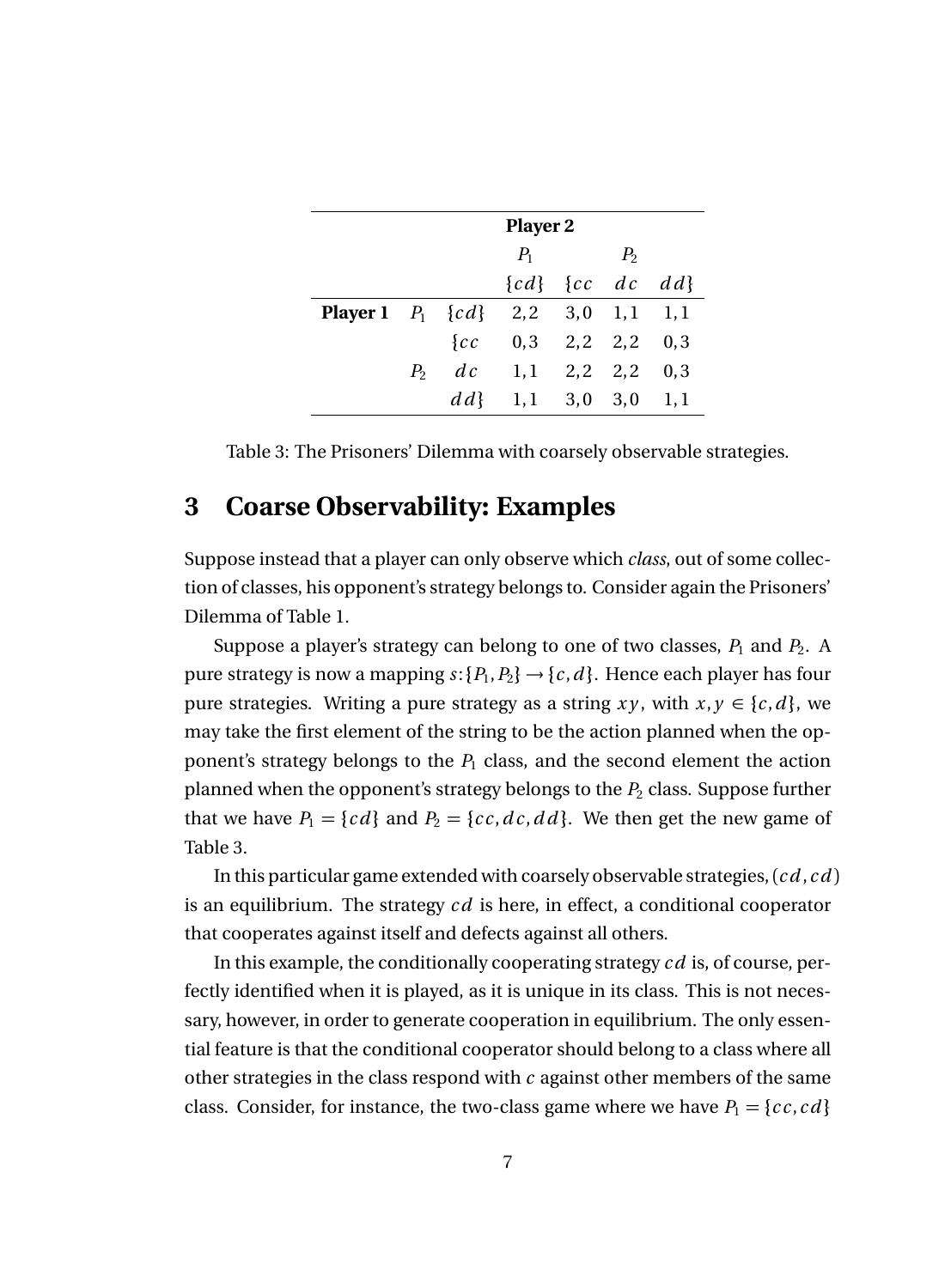|                                           | <b>Player 2</b>       |       |                         |                |     |
|-------------------------------------------|-----------------------|-------|-------------------------|----------------|-----|
|                                           |                       | $P_1$ |                         | P <sub>2</sub> |     |
|                                           |                       |       | ${cc} cd{ 4c} dd$       |                |     |
| <b>Player 1</b> $P_1$ {cc 2,2 2,2 0,3 0,3 |                       |       |                         |                |     |
|                                           |                       |       | $cd\{2,2,2,2,1,1,1,1\}$ |                |     |
|                                           | $P_2$ {dc 3,0 1,1 2,2 |       |                         |                | 0,3 |
|                                           |                       |       | $dd{3}$ , 0 1, 1 3, 0   |                | 1,1 |

Table 4: The PD with different coarsely observable strategies.

|                           | <b>Player 2</b> |                 |  |
|---------------------------|-----------------|-----------------|--|
|                           |                 | $a_1 \quad a_2$ |  |
| <b>Player 1</b> $a_1$ 0,0 |                 | 1.2             |  |
|                           | $a_2$ 2,1 0,0   |                 |  |

Table 5: The Battle of the Sexes.

and  $P_2 = \{dc, dd\}$ , as depicted in Table 4. Here  $(cd, cd)$  is again an equilibrium. Hence it is not necessary that a strategy be able to identify identical copies of itself—which is the focus of, e.g., Howard [15], Tennenholtz [25], and Levine and Pesendorfer [18]—in order for conditional cooperation to be sustainable. What *is* needed is information about what the opponent plans to do against a cooperator.

Coarse observability also makes correlated equilibrium payoffs attainable. Consider the Battle of the Sexes game of Table 5. This game has two asymmetric pure-strategy equilibria, which the players rank differently, and a symmetric mixed-strategy equilibrium in which each player plays his  $a_1$  action with probability 1*/*3. In the mixed-strategy equilibrium, each player has an expected payoff of 2*/*3.

Suppose now that this game is extended with coarsely observable strategies that have three classes for each player. Let  $P_1^1 = \{a_1 a_2 a_2\}, P_2^1 = \{a_2 a_1 a_2\}$ , and let  $P_3^1$  contain all other strategies of Player 1. Let  $P_1^2 = \{a_2a_1a_2\}$ ,  $P_2^2 = \{a_1a_2a_2\}$ ,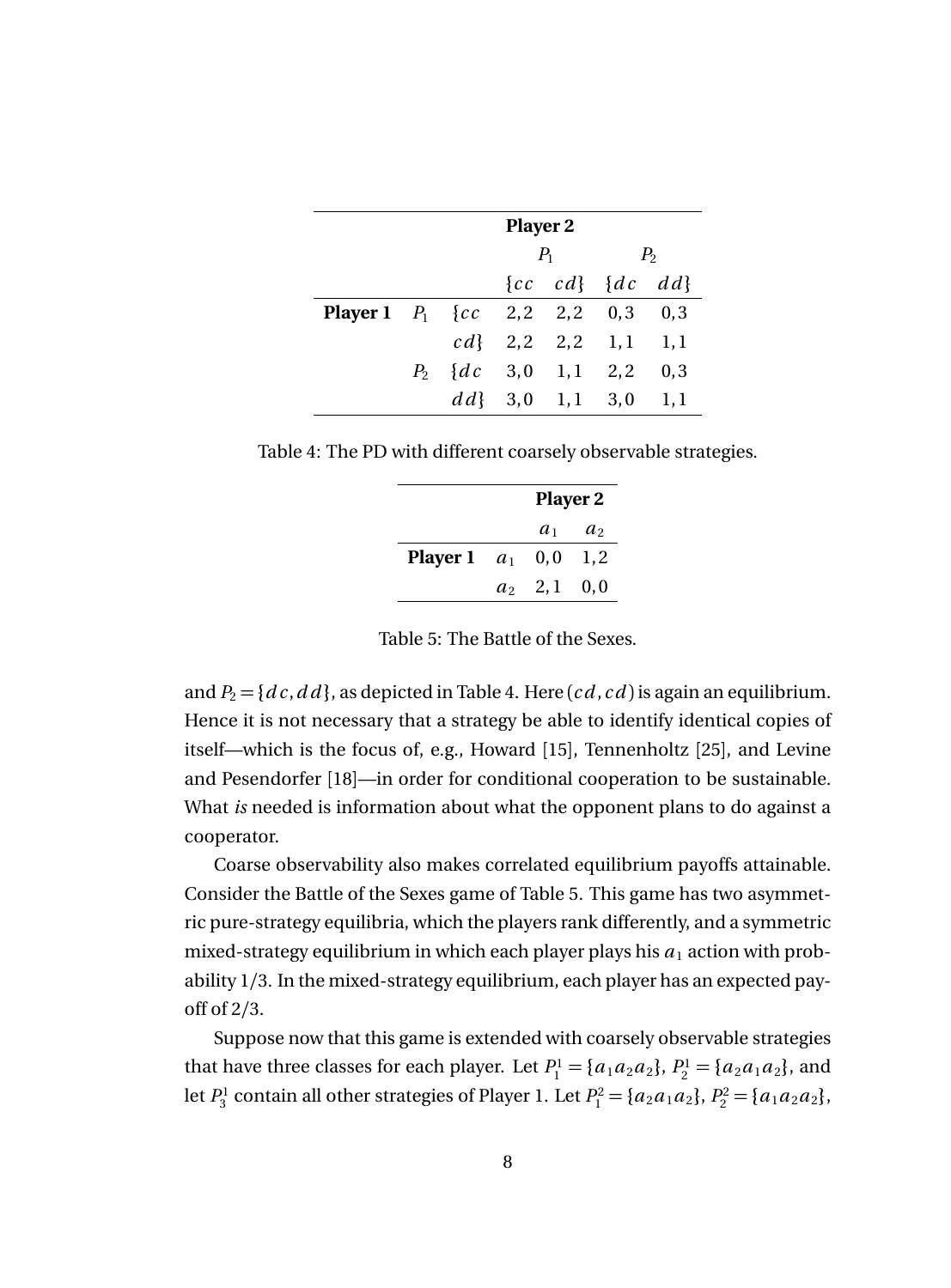|                                     |               | <b>Player 2</b> |         |                             |          |  |
|-------------------------------------|---------------|-----------------|---------|-----------------------------|----------|--|
|                                     |               |                 | $P_1^2$ | $P_2^2$                     | $P_3^2$  |  |
|                                     |               |                 |         | $a_2a_1a_2 \quad a_1a_2a_2$ | $\cdots$ |  |
| <b>Player 1</b> $P_1^1$ $a_1a_2a_2$ |               |                 | 1,2     | 2,1                         | $\cdots$ |  |
|                                     | $P_2^1$       | $a_2a_1a_2$     | 2,1     | 1,2                         | $\cdots$ |  |
|                                     | $P_{\circ}^1$ |                 |         |                             |          |  |

Table 6: Part of the extended Battle of the Sexes.

and let  $P_3^2$  contain all other strategies of Player 2. Table 6 shows part of the payoff matrix of this extended game.

Now let Player 1 play his strategies in  $P_1^1$  and  $P_2^1$  with probability 1/2 each, and let Player 2 play his strategies in  $P_1^2$  and  $P_2^2$  with probability  $1/2$  each. This is an equilibrium since each player is indifferent between the strategies he assigns positive probability, which each yield an expected payoff of 1.5, and any other strategy yields an expected payoff of at most 1, since the opponent plays  $a_2$ against all other strategies.

In the following section we show how this type of construction allows for the arbitrarily close approximation of any payoff profile in the convex hull of payoff profiles of the underlying game.

### **4 Coarse Observability: The General Case**

Let *G* be a finite, 2-player, normal form game with action sets  $A_i$  for  $i \in \{1,2\}$ and payoff functions  $u_i: A_1 \times A_2 \to \mathbb{R}$ . Let  $\mathcal{A}_i$  be the set of mixed actions of player *i*, and in standard fashion extend *u<sup>i</sup>* also to mixed actions.

 $G^*$  is the game formed by extending  $G$  with coarsely observable strategies.  $G^*$  associates with each player a finite set  $P_i := \{P_1^i, P_2^i, \ldots, P_{m_i}^i\}$ , the set of classes of player *i*'s strategies. Before taking action in *G* , each player observes which class the strategy of the opponent belongs to. A pure strategy of player *i* who faces opponent  $j \neq i$  is therefore a mapping  $s_i: P_j \to A_i$ . Since  $P_j$  and  $A_i$  are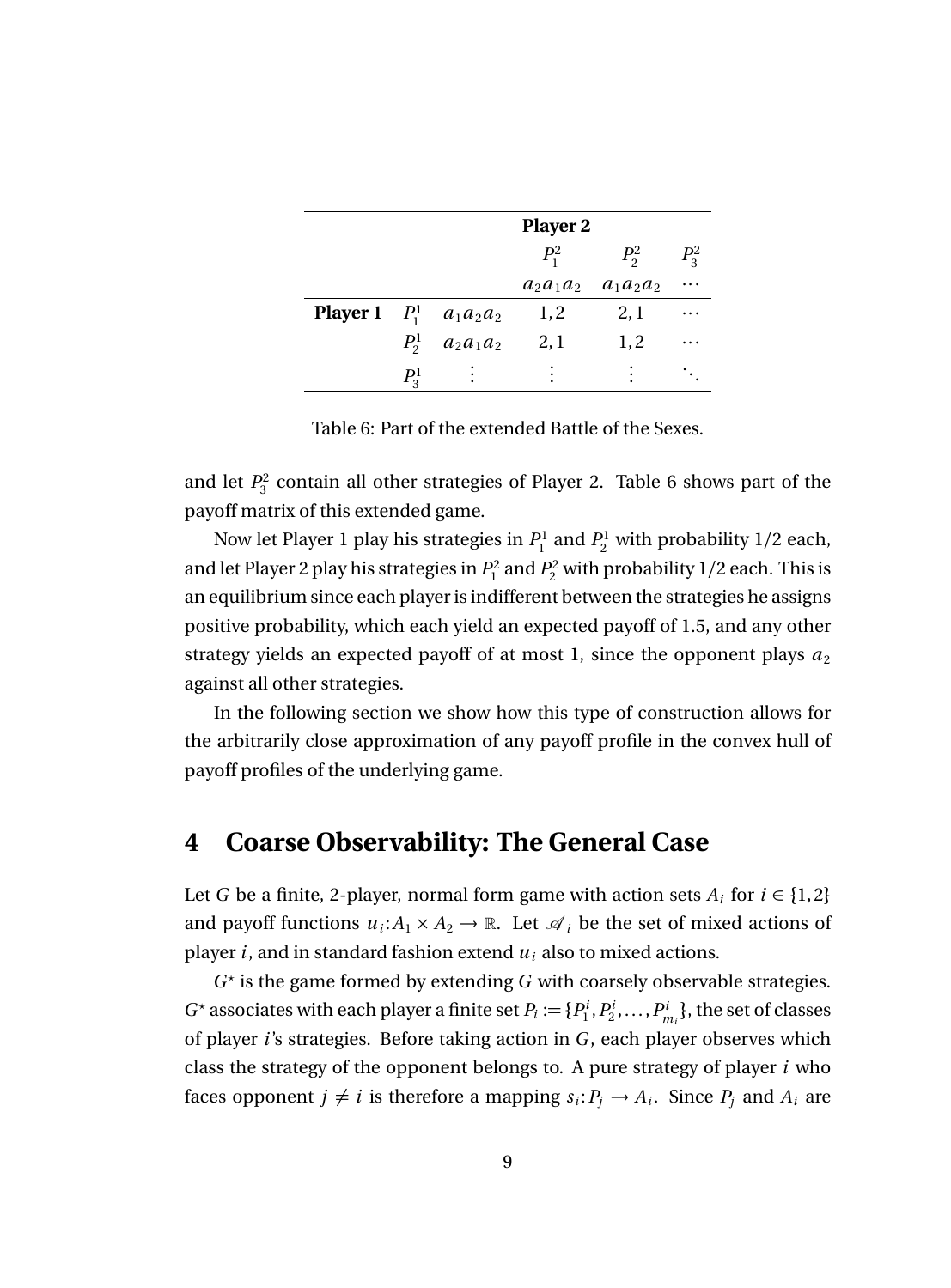both finite, the set  $S_i$  of all pure strategies of player *i* is well defined and has  $|A_i|^{p_i}$  elements.  $P_i$  partitions  $S_i$  into  $m_i$  classes. As there are necessarily always more strategies than classes—as long as each player has more than one action available—there is always at least one class that contains more than one strategy, justifying the use of the expression "coarsely observable strategies."

Define

$$
\hat{u}_i := \min_{\alpha_j \in \mathcal{A}_j} \max_{\alpha_i \in \mathcal{A}_i} u_i(\alpha_i, \alpha_j),
$$

player *i*'s *minmax* payoff. Let *V* be the convex hull of payoff profiles of *G* , and let  $\bar{V} := \{v \in V | v_i > \hat{u}_i \text{ for all } i\}$  be the set of *feasible, individually rational* payoff profiles of *G* .

We first show that any feasible, individually rational payoff profile of the underlying game can be approximated arbitrarily closely in an equilibrium of *some* extended game.

**Lemma 1** *Let*  $\bar{u} \in \bar{V}$  *be a feasible, individually rational payoff profile of G, and let*  $B^{\epsilon}(\bar{u}) \subset \mathbb{R}^2$  *be a ball of radius*  $\epsilon$  *at*  $\bar{u}$ *. Then for any*  $\epsilon > 0$  *there is an extended* game  $G^*$  *with an equilibrium with payoffs u such that*  $u \in B^{\epsilon}(\bar{u})$ *.* 

**Proof.** Let  $\mu$ ,  $\mu_1^d$ , and  $\mu_2^d$  be such that

- 1.  $\mu$  is a probability distribution with full support on  $A := A_1 \times A_2$  such that for each  $a \in A$ , we have  $\mu(a) = k(a)/m$ , with  $k(a)$  and  $m$  positive integers,
- 2.  $\mu_i^d$  is a probability distribution on  $A_i$  such that for each  $a_i \in A_i$ , we have  $\mu_i(a_i) = k_i^d(a_i)/m$ , with the  $k_i^d(a_i)$  non-negative integers, and
- 3. for each  $i \in \{1,2\}$ ,  $j \neq i$ , it holds that

$$
\sum_{a\in A}\mu(a)u_i(a) \geq \max_{a_i\in A_i}\sum_{a_j\in A_j}\mu_j^d(a_j)u_i(a_i,a_j).
$$

Let there be  $m+1$  classes of each player's strategies. Consider now a subset of strategies  $\bar{S} \subset S$  such that  $(\bar{s}_1^1(P_i^2), \bar{s}_i^2(P_1^1))$  for  $i = 1...m$  is a vector of action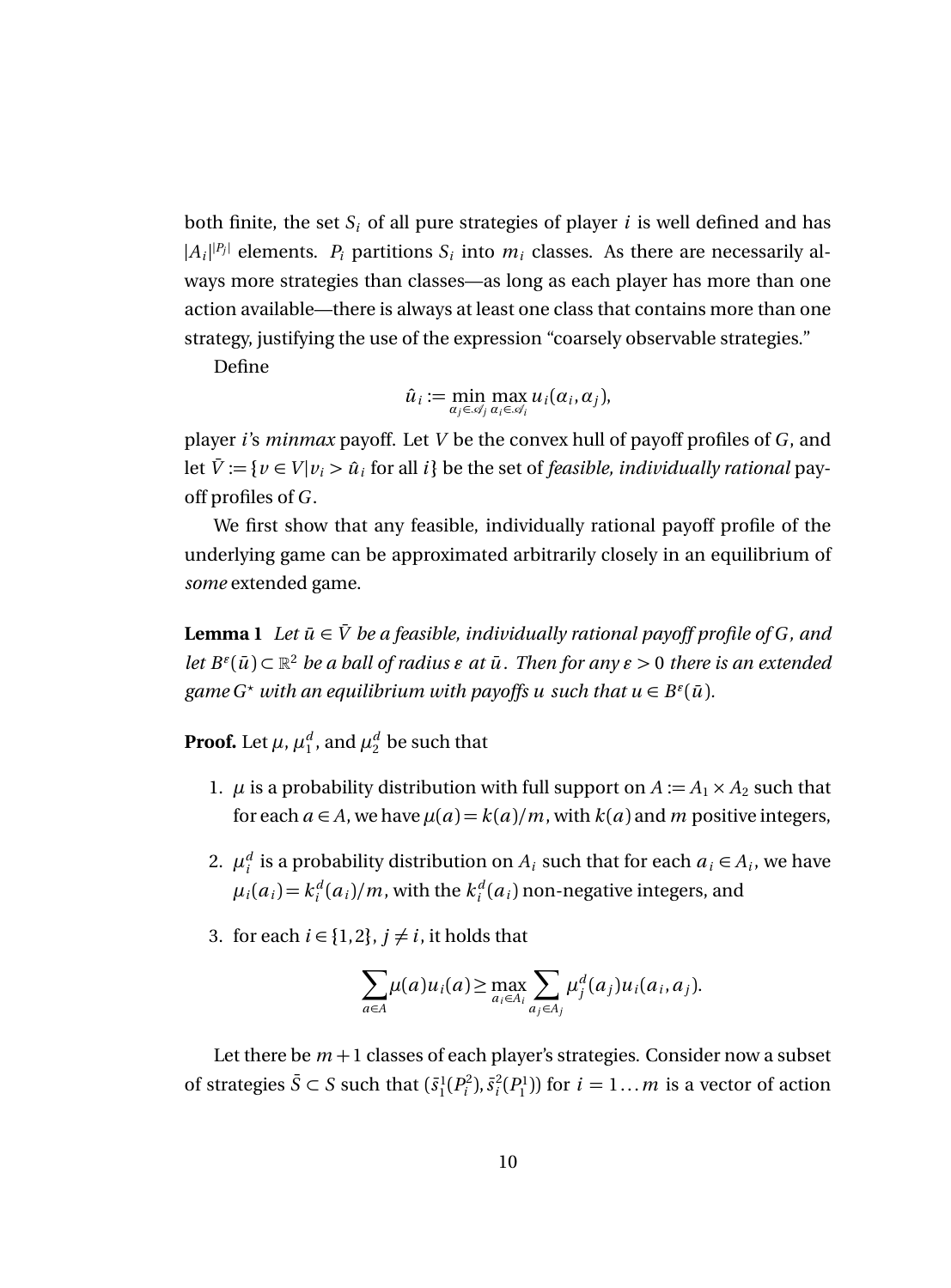profiles such that for all  $a \in A$ , *a* occurs exactly  $k(a)$  times and in direct succession. Then recursively let

$$
(\bar{s}_j^1(P_i^2), \bar{s}_i^2(P_j^1)) = \begin{cases} (\bar{s}_{j-1}^1(P_m^2), \bar{s}_m^2(P_{j-1}^1)) & \text{for } i = 1\\ (\bar{s}_{j-1}^1(P_{i-1}^2), \bar{s}_{i-1}^2(P_{j-1}^1)) & \text{for } i = 2 \dots m. \end{cases}
$$

Let  $\bar{s}^i_j(P^{\ell}_{m+1})$ , for  $\ell \neq i$  and  $j = 1...m$  be such that for each  $a_i \in A_i$ , play of  $a_i$ is specified exactly  $k_i^d(a_i)$  times. Let the  $P_i$  be such that for each  $i \in \{1,2\}$ , we have  $P^i_j = \{\bar{s}^i_j\}$  for  $j = 1...m$ , and  $P^i_{m+1}$  contains all player *i*'s strategies not in  $\bar{S}_i$ . Finally, let each player play a mixed strategy that puts positive and equal probability on strategies in  $\bar{S}_i$  and zero probability on strategies not in  $\bar{S}_i$ .

Given that the opponent plays the specified strategy, each player is indifferent between his strategies in  $\bar{S}_i$ , which each yield an expected payoff of

$$
\sum_{a\in A}\mu(a)u_i(a).
$$

If he plays a strategy not in  $\bar{S}_i$ , his expected payoff is at most

$$
\max_{a_i \in A_i} \sum_{a_j \in A_j} \mu_j^d(a_j) u_i(a_i, a_j),
$$

which by construction is less than or equal to  $\sum_{a \in A} \mu(a) u_i(a)$ . Hence we have an equilibrium. Clearly, by picking a large enough *m*, equilibrium expected payoffs can be made to approximate any profile in  $\bar{V}$  arbitrarily closely, and the deviation payoffs be made to approximate each player's minmax payoff arbitrarily closely.

We next show that any underlying game can be extended into a game with coarsely observable strategies where *every* feasible, individually rational payoff profile belonging to a finite subset is approximated arbitrarily closely in some equilibrium.

**Proposition 1** *Let*  $\bar{U} \subset \bar{V}$  *be a finite set of feasible, individually rational payoff profiles of G . Then for any*  $\epsilon > 0$  *there is an extended game G\* such that for each*  $\bar{u} \in \bar{U}$ , there is an equilibrium of  $G^*$  *with payoffs*  $u \in B^{\epsilon}(\bar{u})$ *.*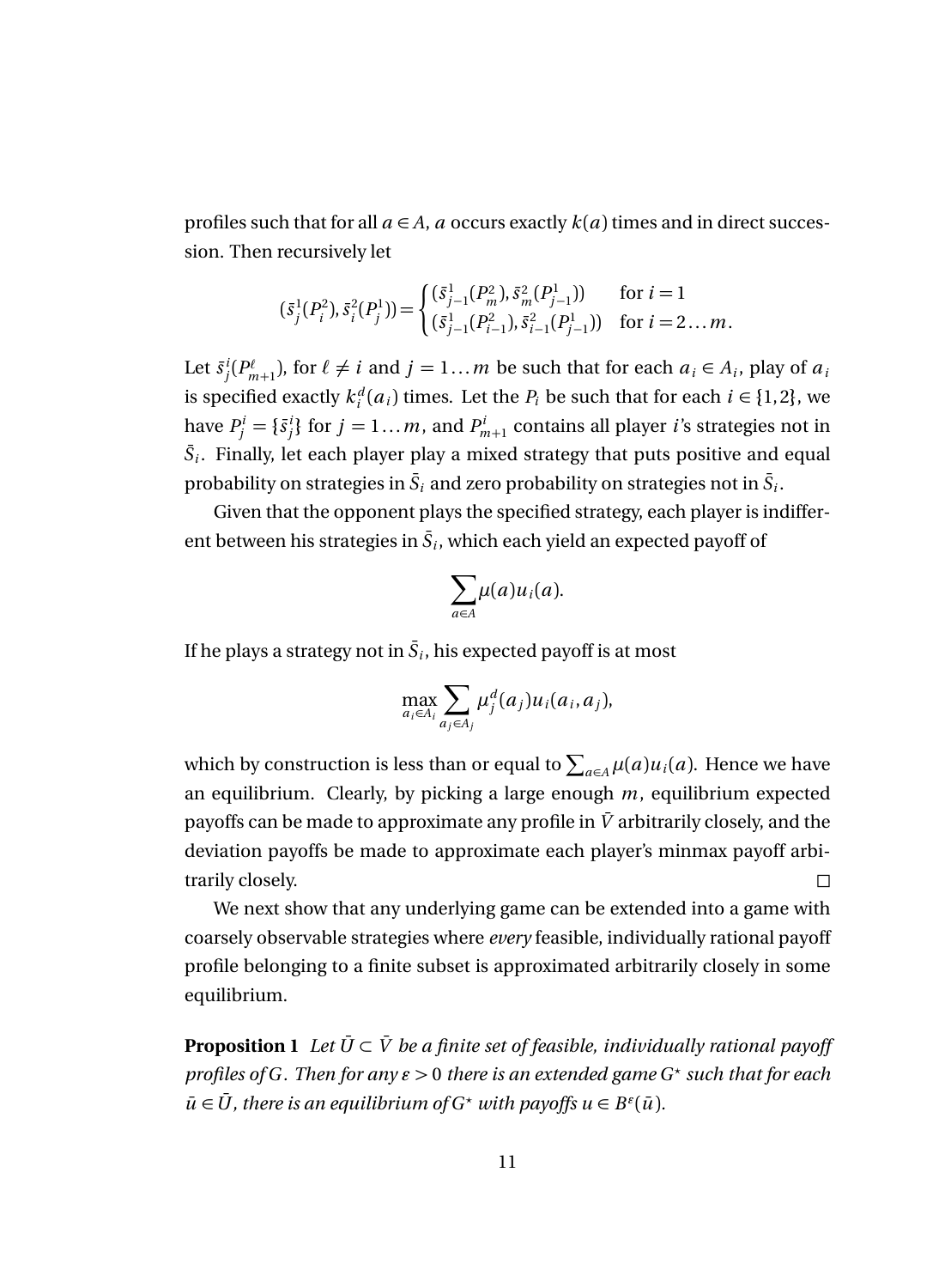**Sketch of proof.** For each  $\bar{u} \in \bar{U}$ , proceed to construct an equilibrium subset of strategies as in the proof of Lemma 1, by adding the appropriate number of classes. For all classes not containing strategies associated with the current equilibrium, let the equilibrium strategies respond with the approximation of the minmax distribution. Again, for each player there will be a class containing all strategies that are not used in supporting some equilibrium payoff profile.

For simplicity the proofs utilize a construction where the strategies played with positive probability in equilibrium are all unique in their respective classes, which may not seem very much in the spirit of coarseness of observation. It should be clear, however, that the same result may be replicated also with more coarseness, by adding more out-of-equilibrium classes.

It might also be thought disappointing that this construction cannot yield *exactly* any feasible, individually rational payoffs as the payoffs in some equilibrium. But it should be recalled that, in any case, there are no real-world randomization devices that can implement probability distributions where the probabilities are not rational numbers. Hence for practical purposes the distinction is irrelevant.

### **5 The Literal Interpretation of Observability**

We have seen how the naïve notion of transparency and reciprocal cooperation can be rescued, at least from a logical viewpoint, by substituting coarse observability for perfect observability. It is easy to see that the construction can be interpreted as a model of delegation contracts, or games where the players can make observable commitments about how to act. But does the *literal* interpretation make sense for direct human interaction?

There are reasons to believe that it is unlikely that evolution would favor observable traits that reliably reveal something about their human carrier's decision procedures, even coarsely. The construction of the present paper relies crucially on *direct*, even if coarse, observability of strategies themselves. If, for instance, players instead reported their strategies themselves, there would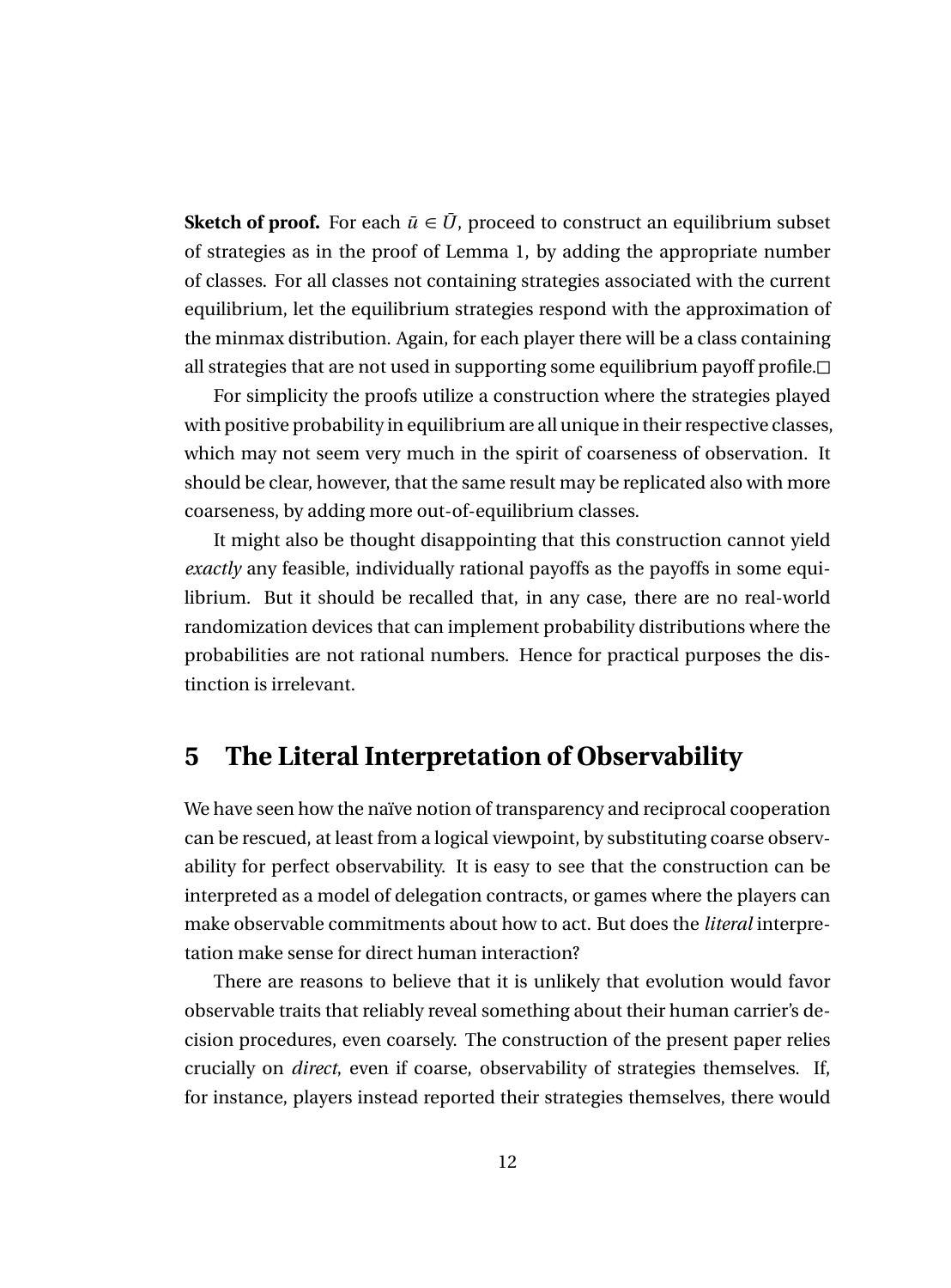be incentives to lie that would cause the construction not to work. Similarly, evolution would not favor traits that independently and truthfully signalled intentions in Prisoner's Dilemma-type interactions, since if it were ever the case that every conditional cooperator came with a "green beard," green-bearded unconditional defectors would have a selective advantage. (See, e.g., Hamilton [14] and Dawkins [7].) The literature on "cheap talk" and evolution in games (e.g., Robson [22], Wärneryd [28], and Kim and Sobel [13]) further supports this conclusion.

# **References**

- [1] Luca Anderlini. Some notes on Church's thesis and the theory of games. *Theory and Decision*, 29:19–52, 1990.
- [2] Ken Binmore. Modeling rational players: Part I. *Economics and Philosophy*, 3:179–214, 1987.
- [3] Ken Binmore. *Playing Fair: Game Theory and the Social Contract I*. The MIT Press, Cambridge, MA, 1994.
- [4] David Canning. Rationality, computability, and Nash equilibrium. *Econometrica*, 60:877–888, 1992.
- [5] Vincent P Crawford. Lying for strategic advantage: Rational and boundedly rational misrepresentation of intentions. *American Economic Review*, 93:133–149, 2003.
- [6] Peter Danielson. *Artificial Morality: Virtuous Robots for Virtual Games*. Routledge, London, 1992.
- [7] Richard Dawkins. *The Selfish Gene*. Oxford University Press, Oxford, 1976.
- [8] Paul Ekman. *Telling Lies*. W W Norton & Company, New York, 1985.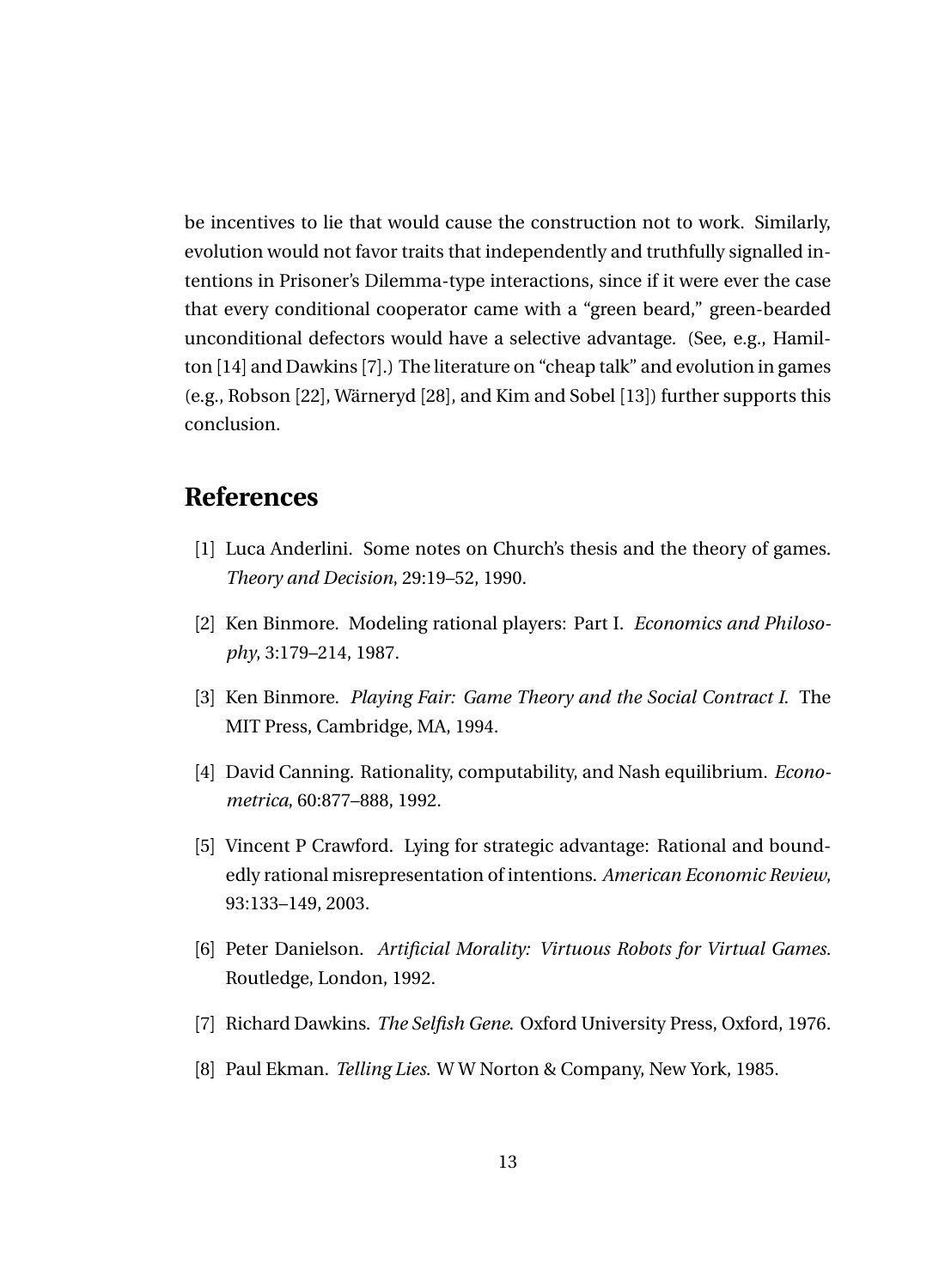- [9] Ernst Fehr and Urs Fischbacher. Altruists with green beards. *Analyse & Kritik*, 27:73–84, 2005.
- [10] Robert H Frank. If *homo economicus* could choose his own utility function, would he want one with a conscience? *American Economic Review*, 77:593–604, 1987.
- [11] Robert H Frank. *Passions Within Reason: The Strategic Role of the Emotions*. W W Norton & Company, New York, 1988.
- [12] David Gauthier. *Morals By Agreement*. Oxford University Press, Oxford, 1986.
- [13] Yong Gwan Kim and Joel Sobel. An evolutionary approach to pre-play communication. *Econometrica*, 63:1181–1193, 1995.
- [14] W D Hamilton. The genetical evolution of social behaviour I–II. *Journal of Theoretical Biology*, 7:1–52, 1964.
- [15] J V Howard. Cooperation in the Prisoner's Dilemma. *Theory and Decision*, 24:203–213, 1988.
- [16] Nigel Howard. *Paradoxes of Rationality: Theory of Metagames and Political Behavior*. The MIT Press, Cambridge, MA, 1971.
- [17] Adam Tauman Kalai, Ehud Kalai, Ehud Lehrer, and Dov Samet. A commitment folk theorem. Working paper, 2007.
- [18] David K Levine and Wolfgang Pesendorfer. The evolution of cooperation through imitation. *Games and Economic Behavior*, 58:293–315, 2007.
- [19] Paola Manzini, Abdolkarim Sadrieh, and Nicolaas J Vriend. On smiles, winks, and handshakes as coordination devices. *Economic Journal*, 119:826–854, 2009.
- [20] R Preston McAfee. Effective computability in economic decisions. Working paper, University of Western Ontario, 1984.